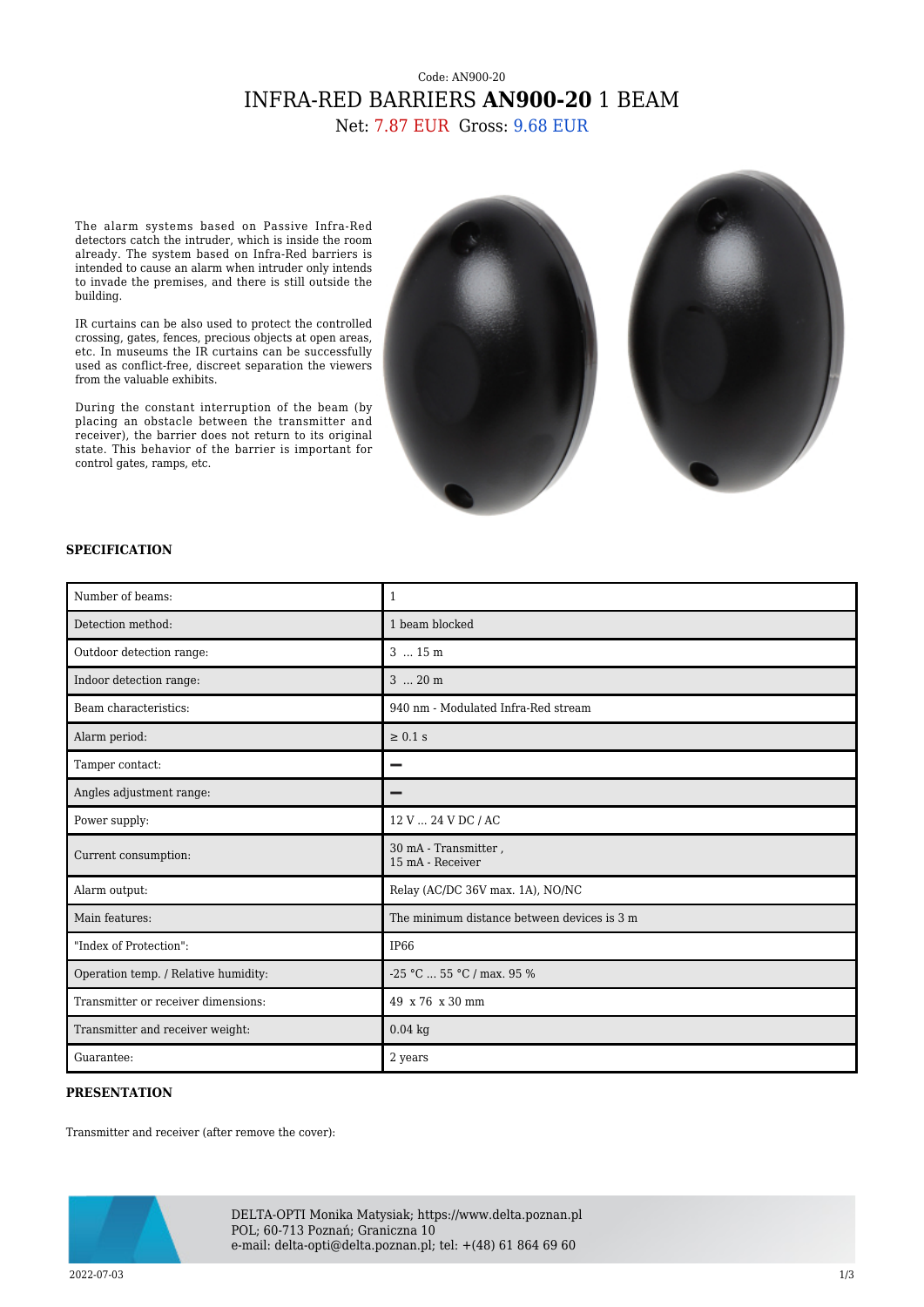



In the kit:



DELTA-OPTI Monika Matysiak; https://www.delta.poznan.pl POL; 60-713 Poznań; Graniczna 10 e-mail: delta-opti@delta.poznan.pl; tel: +(48) 61 864 69 60

Θ

 $\theta$ 

2022-07-03 2/3